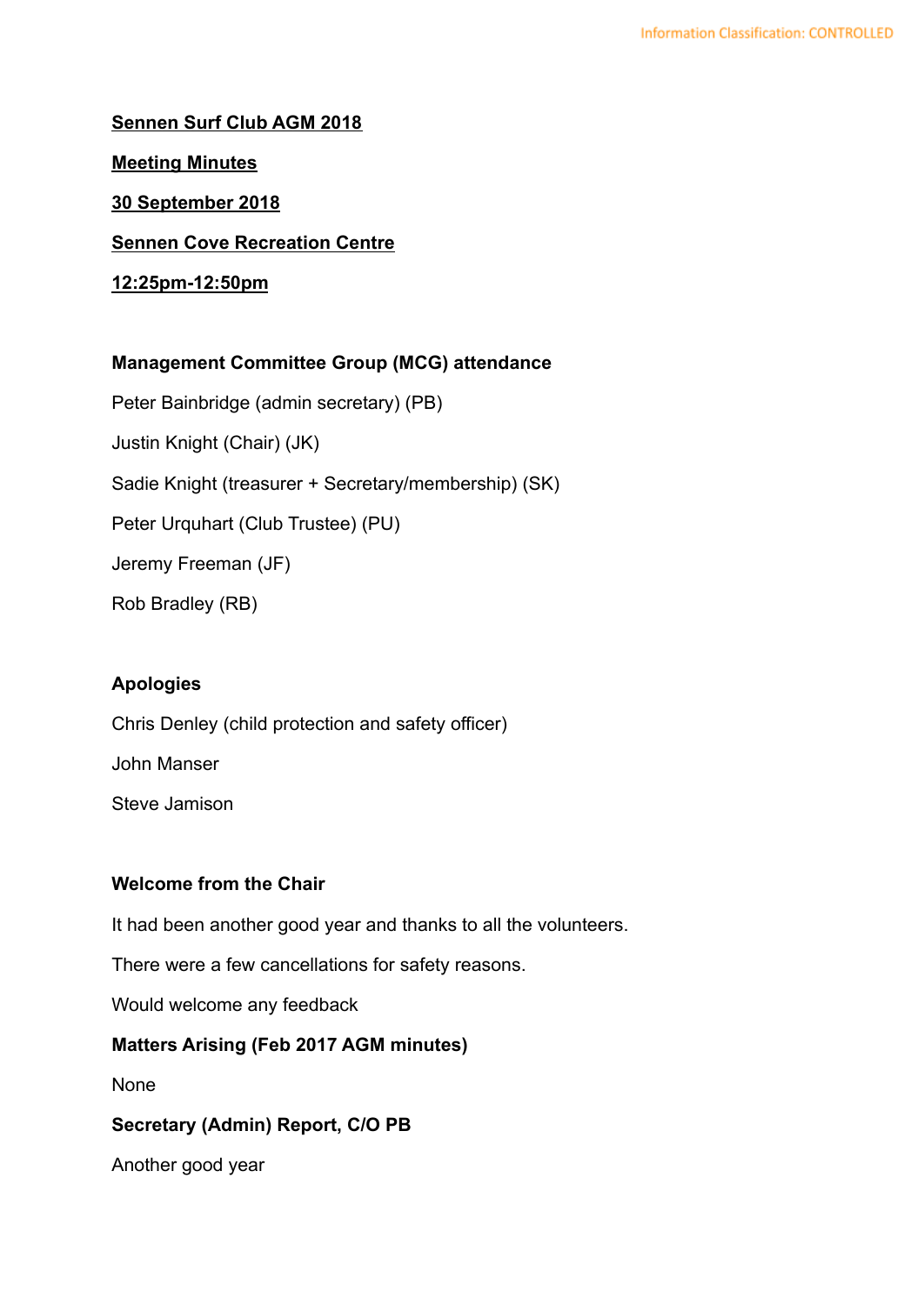## **Treasurer & Secretary/membership Report, C/O SK**

Financially in a good position.

Have bought benches and will be buying new boards, with old ones sold

Full accounts to be audited and then will be available on the website

There is still a waiting list from the Groms Club. SO need to get parents to let us know if children are away or have finished.

### **Safety Safeguarding Children Representative Report, C/O CD**

CD stepping down.

#### **Clubhouse Building Representative Report, DB**

Management Committee not sorted so no progress.

#### **Youth Development Representative Report, RB**

#### **Elections**

Sara Bevan was leaving and was thanked for help and contribution.

The following appointments were confirmed

- President Steve Jamieson.
- Chair JK.
- Admin Secretary PB.
- Safety Officer Matt Sliti
- Treasurer Secretary+Membership SK.
- Safeguarding and Child Protection Kate
- Family Rep Rachael
- Training Rep JK
- Equipment Officer Gerson Velasquez
- Building Rep DB.
- Youth Development RB.
- Senior Rep Nicky Robinson
- Social Rep- Nicky R
- Junior Rep –

Beach Manager role to be shared amongst volunteers on the week rather than a specific position this year.

All votes were unanimous.